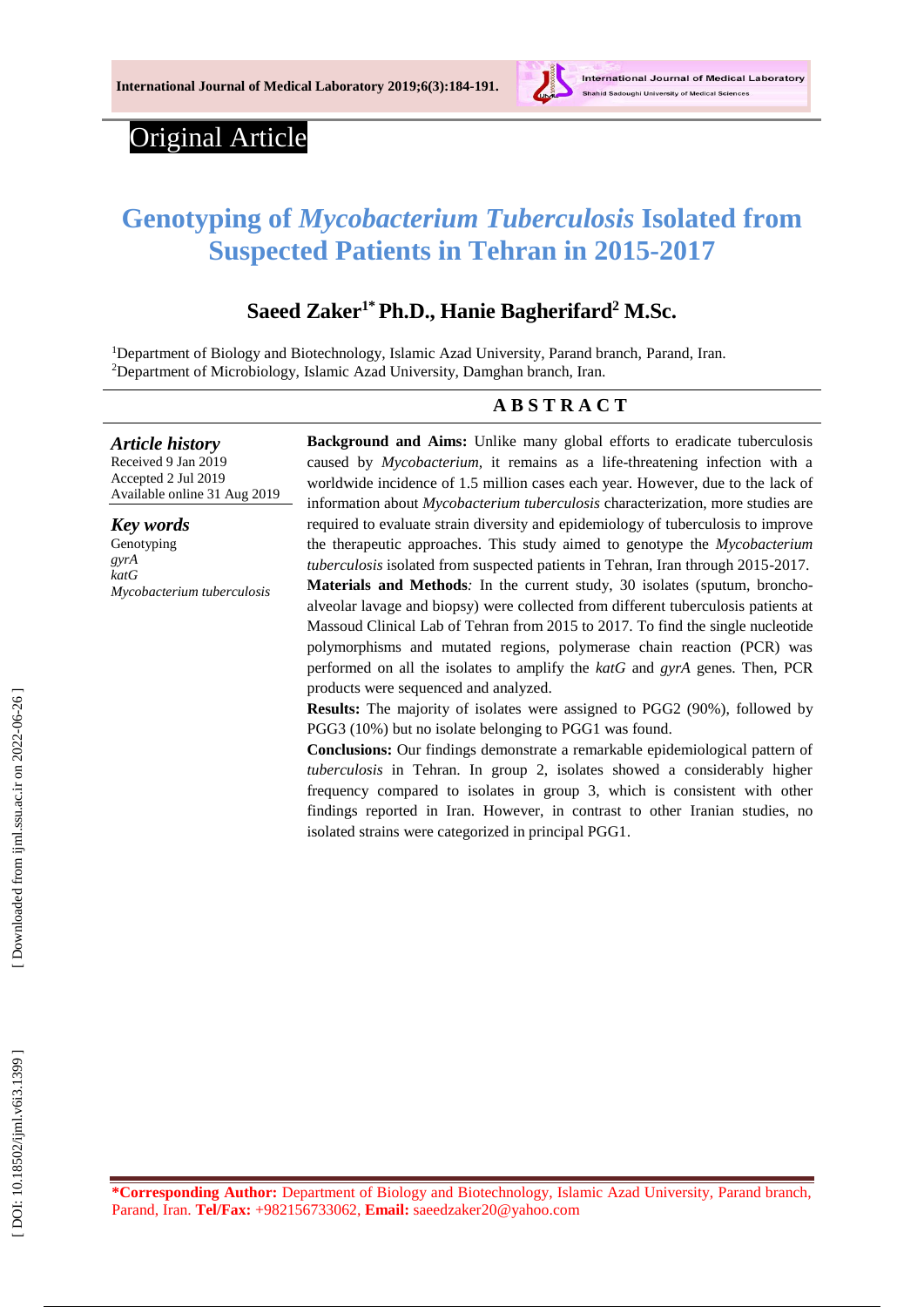# **Introduction**

It has been reported that one -third of the world's population is diagnosed to have *Mycobacterium tuberculosis (M. tuberculosis)* infections [ 1 ] . Tuberculosis is the second leading cause of death in microbial infectious diseases after the human immunodeficiency virus, which causes nearly 2 million deaths, 50 to 100 million infection report, and 8 to 9 million new cases every year [ 1, 2 ]. Tuberculosis is one of the most common infectious diseases in Iran. Based on the World Health Organization (WHO) report in 2012, the incidence rate of tuberculosis was estimated 21 cases per 100,000 in Iran [ 3 ]. There are different types of genetic variation among the bacterial population which has influenced the evolutionary history of the microbial community as well as the *M . tuberculosis* complex (MTC) over time [ 4 ]. Single nucleotide polymorphism (SNP) is a variation of a particular nucleotide  $(A, T, C \& G)$  which is the most common type of genetic variation [5, 6]. Duplication, insertion, and deletion are also other genomic error s which can occur at different regions in the bacterial genome. DNA based genotyping allows the detection of SNPs, genome rearrangements such as deletion or insertion variable -number tandem repeats (VNTRs) and the analysis of target genes for the positive selection [ 7 ]. To investigate the variation and epidemiology of *M. tuberculosis* strains, molecular typing analysis of isolated strains has been a valuable strategy which can help researchers to understand the *M. tuberculosis* variations profile more

accurately and improve the therapeutic approaches as well [ 8 ]. There are various DNA based techniques such as restriction fragment length polymorphism (RFLP ), pulsed field gel electrophoresis (PFGE), multiple -locus variable -number tandem repeat analysis (MLVA), random amplified polymorphic DNA (RAPD), and high resolution melting (HRM) to identify the epidemiological characterization of bacterial strains [ 8 ]. However, or RFLP method using derived probes from the insertion elements like IS6110 has been considered as the gold standard method for characterization of MTC [ 9, 10 ]. RFLP analysis was also applied on the MTC to detect the polymorphic GC -rich repeat sequences. Most of the present MTC genotyping methods rely on the repetitive or mobile DNA elements which are pertinent to the convergent evolution. Genotyping techniques are suboptimal in phylogenetic studies and strain classification [11, 12 ]. However, SNPs are ideal markers for classification of the MTC into the phylogenetic lineages, as they exhibit very low degrees of homology [13 ]. Based on the combination of SNPs occurred at the *katG* codon 463 ( encoding the catalase -peroxidase enzyme) and *gyrA*  codon 95 ( encoding the A subunit of DNA gyrase), *M. tuberculosis* strains are divided into three principal genetic groups (PGG1s-PGG3) [ 4 ] . DNA sequencing is another effective method to identify the bacterial genomic variation more accurately. In comparison with other SNP genotyping methods, DNA sequencing is particularly suitable for the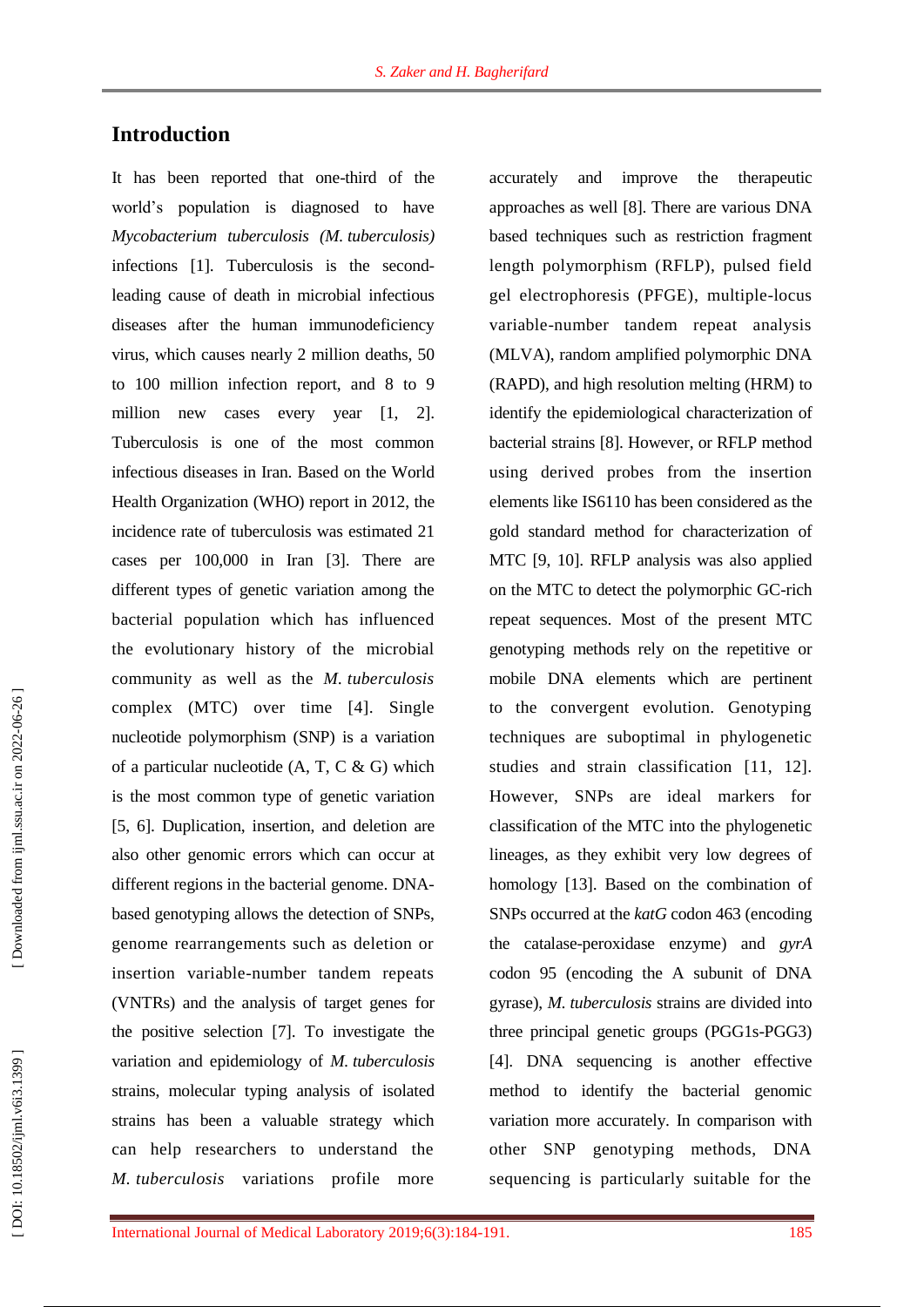identification of multiple SNPs in a small region of DNA with high sensitivity and specificity [14 ] . The present study is designed to analyze the population structure of *M. tuberculosis* strains in the capital of Iran, Tehran (the most populated city in the country) , to evaluate the most commonly circulating strains and to monitor the distribution of PGGs in this region.

## **Materials and Methods**

#### *M. tuberculosis* **isolates**

From December 2015 to May 2017, *M. tuberculosis* isolates were obtained from sputum, bronchoalveolar lavage and biopsy samples of patients with active pulmonary tuberculosis in Massoud laboratory, Damghan , Iran. All 30 tuberculosis patients had proven registration of clinical diagnostic examinations such as chest X -ray, purified protein derivative, cough, weight loss, gender, etc. The isolates were cultured on Lowenstein -Jensen solid medium and the resulting colonies were identified at the species level using 2 -thiophene carboxylic acid and paranitrobenzoic acid (PN99B) selective media, or by standard biochemical procedures [15 ]. Two sensitive isolates were used as negative controls.

#### **Susceptibility testing**

Anti -microbial drug susceptibility testing (AMST) was performed using the Communicable Disease Center (CDC ) standard conventional proportional method. This involved the use of rifampicin (Rif) 40 mg/ml, isoniazid (INH) 0.2 mg/ml, streptomycin (SM) 4 mg/ml, and kanamycin (K) 20 mg/ml in Lowen stein -Jensen medium. In addition, breakpoint concentrations of isoniazid

0.1 mg/ml, and rifampicin 2.0 mg/ml were also used in the BACTEC system. Mutations of the *katG* and *gyrA* genes were identified in 3 0 rifampicin resistant isolates by DNA sequencing. **PCR amplification**

DNA extraction was carried out using boiling method through w hich bacterial colonies were suspended in 500 µl of distilled water. PCR was performed using  $k$ atG-463 F: (5'-CGGTCGAAACTAGCTGTGAGACAGT-3' R: 5´ -AAGCCGAGATTGCCAGCCTTA -3´: and gyrA-95 F: (5<sup>2</sup>CGAGACCATGGGCAACTACCA-3<sup>2</sup> R: 5'-ATTGCCTGGCGAGCCGAAGT-3'[17].

PCR reaction was performed in a 50 ml reaction mixture containing 50 mM KCl, 10 mM Tris (pH 8.0), 1.5 mM MgCl2, 5 mM of deoxynucleoside triphosphates (dNTPs), 1U of Taq polymerase, 20 pmoles of each set of primers and 6 mM of chromosomal DNA. Samples were then subjected to one cycle of denaturation at 94°C for 5 min, followed by 36 cycles at  $94^{\circ}$ C for 1 min,  $57^{\circ}$ C for 1 min,  $72^{\circ}$ C for 1 min and a final cycle at 72°C for 10 min to complete the elongation of the PCR intermediate products. PCR products were then run on 2% agarose gels and examined for the presence of the *katG -463* and *gyrA -95 bp* band after ethidium bromide staining. The DNA purification was performed using an Amplicon, Viragene kit (cat number=#A180306).

#### **DNA Sequencing**

A 463bp - 95 fragments of the *katG* and *gyrA* genes were amplified by PCR using two primers: *katG*-F(5´-CGGTCGAAACTAGCTGTGAGACAGT -3´) katG -R (5<sup>2</sup> AAGCCGAGATTGCCAGCCTTA -3<sup>2</sup>) and *gyrA*-95(5'-CGAGACCATGGGCAACTACCA-3': forward primer, and reverse primer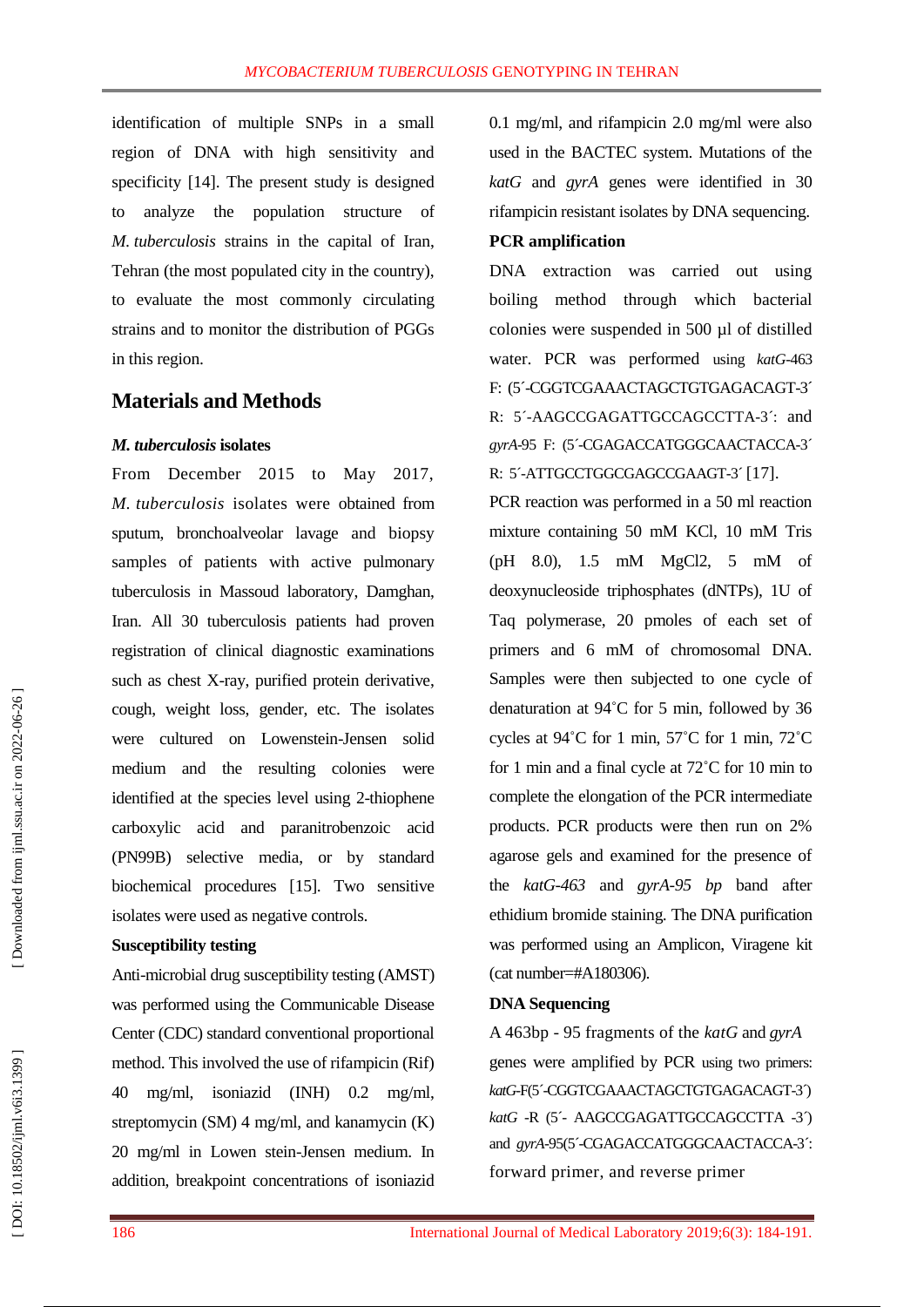5´ -ATTGCCTGGCGAGCCGAAGT PCR was carried out in a 8 ml reaction mixture containing 0.25 ml of DNA polymerase in 0.9 ml of buffer (PCR), 2 ml of a mixture of dNTP and dNNTP (dATP, dTTP, dCTP, dGTP), 0.5 ml of each primer (2.5 pmoles), 1 ml of DNA and 3.35 ml of H2O (Molecular Biology grade). Amplification was carried out for 33 cycles, with the following program: denaturation at 94ºC for 30 sec; primer annealing at 54ºC for 30 sec; extension at  $72^{\circ}$ C for 90 sec. A 463bp - 95 fragments of the *katG -gyrA* genes extracted from *M. tuberculosis* strains were sequenced by the Amersham auto sequencer and Amersham Pharmacia DYEnamic ET Terminator Cycle Sequencing Premix Kits. Alignment of the DNA fragments (*katG -463* and *gyrA -95* ) was performed using the MEGA 6 software.

#### **Data analysis of DNA sequences**

Alignment of the DNA fragments (*katG -gyrA*) was carried out using MEGA 6 DNAMAN software and compared with standard strains CDC1551, H37RV and *M. tuberculosis* strain 210. The BLAST 2 sequences program was used for DNA sequence comparisons [\(http://www.ncbi.nlm.nih.gov](http://www.ncbi.nlm.nih.gov/) /BLAST/).

### **Results**

**Bacterial strains and drug susceptibility assay**: All samples were cultured and identified as *M. tuberculosis* by the PCR method. All the 30 isolates examined were resistant to drugs. But 11 (34%), 28 (90%) and 10 (31%) of the isolates were found to be resistant to isoniazid,

streptomycin and etambutol, respectively. In this study we found four strains to be mono -resistant to rifampicin. From 30 resistant isolates, 12 (35%) were isolated from sputum and 18 isolated from bronchoalveolar lavage and biopsy of patients with primary infection and 22 (65%) isolates were obtained from secondary infections.

#### **Definitions in this study**

Primary infection is attributed to the patient who has no previous history of tuberculosis nor medical treatment. Secondary infection demonstrates a previous history of tuberculosis in the patient's medical records.

#### **PCR amplification and DNA sequencing**

In this study, a total of 30 *M. tuberculosis* strains were classified in the three so -called principal genotypic groups. The *katG* and *gyrA* genes have been detected through the conventional PCR in all the infected samples (Fig. 1). Allele C and G were found in 27 and 3 cases at *gyrA* locus 95, respectively and all the isolates showed allele G at *katG -463* locus.

Our results indicated the majority of the isolates belonging to group 2 (90%), followed by group 3 (10%) and no isolate belonged to group 1. Patients , characteristics including age and sex were analyzed against principal genetic groups based on polymorphisms at *katG -463* and *gyrA - 95,* the results of which indicated that neither age nor sex was significantly associated with *M. tuberculosis* genotypes (Table 1).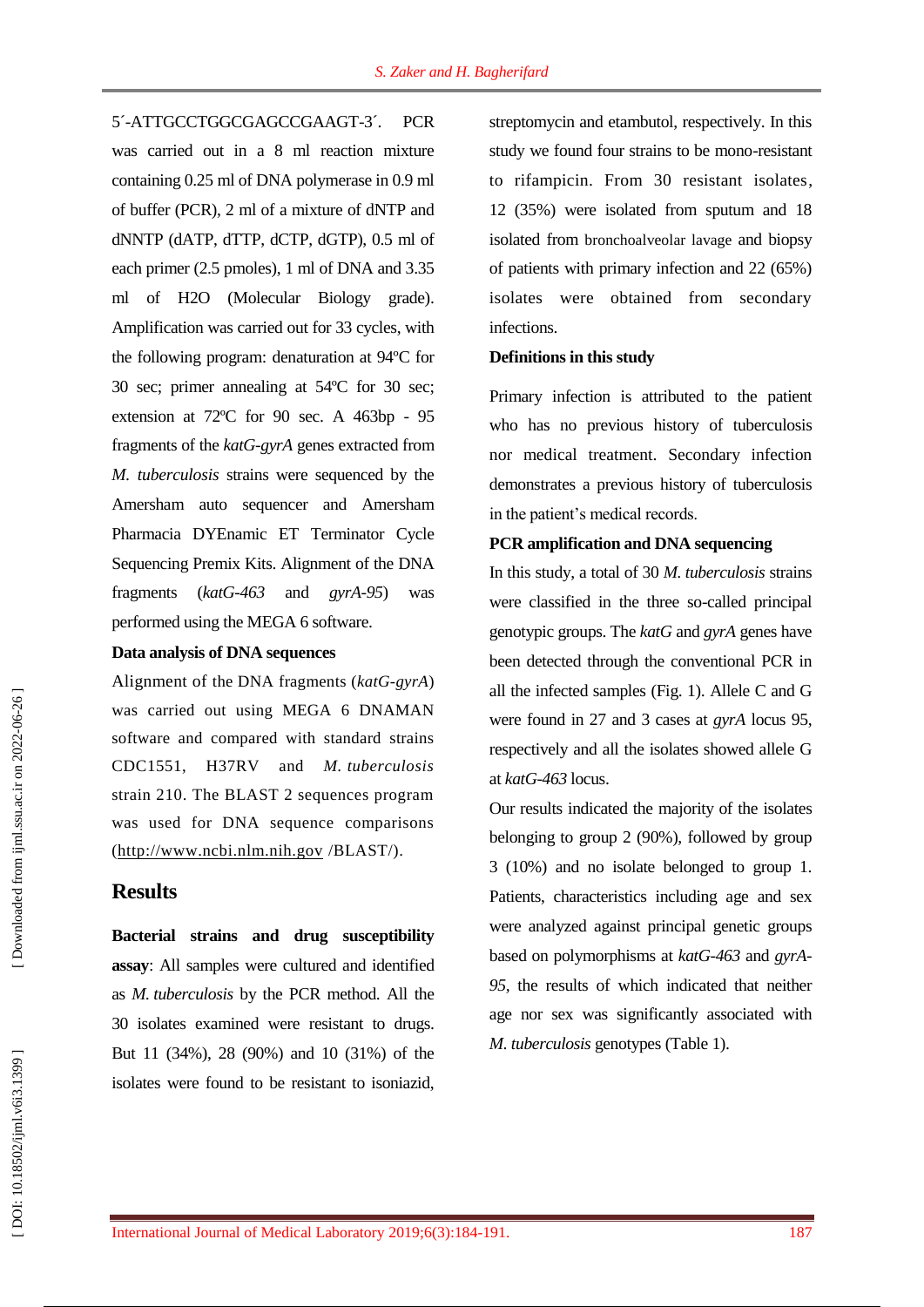| <b>Characteristics</b> | Group 2<br>$(N=27)$ | Group 3<br>$(N=3)$ | <b>P-value</b> |
|------------------------|---------------------|--------------------|----------------|
| No. (%) of subjects    |                     |                    |                |
| <b>Female</b>          | 13(48.1)            | 1(33.3)            | 0.626          |
| <b>Male</b>            | 14(51.9)            | 2(66.7)            |                |
| Mean (SD) age (yr)     | 50.59 (20.35)       | 52 (16.64)         | 0.9            |

**Table 1.** Comparison of patient characteristics according to *katG -463*  and *gyrA -95* genotype of the corresponding isolate





 $\overline{B}$ 



**Fig . 1.** Electrophoresis analysis of the *katG* and *gyrA* gene PCR on 1.5% agarose gel. 130 -bp products amplified from the *gyrA* gene of *M. tuberculosis* isolates (A) 72 -bp products amplified from the *katG* gene of *M. tuberculosis* isolates (B).

# **Discussion**

In a relatively similar study, whole -genome sequencing of *M. tuberculosis* showed 110 SNPs unique to each isolated strain. In this

study, a subset of 32 SNPs were used to type *M. Tuberculosis* isolates into the ancient Beijing, modern Beijing, East African –Indian,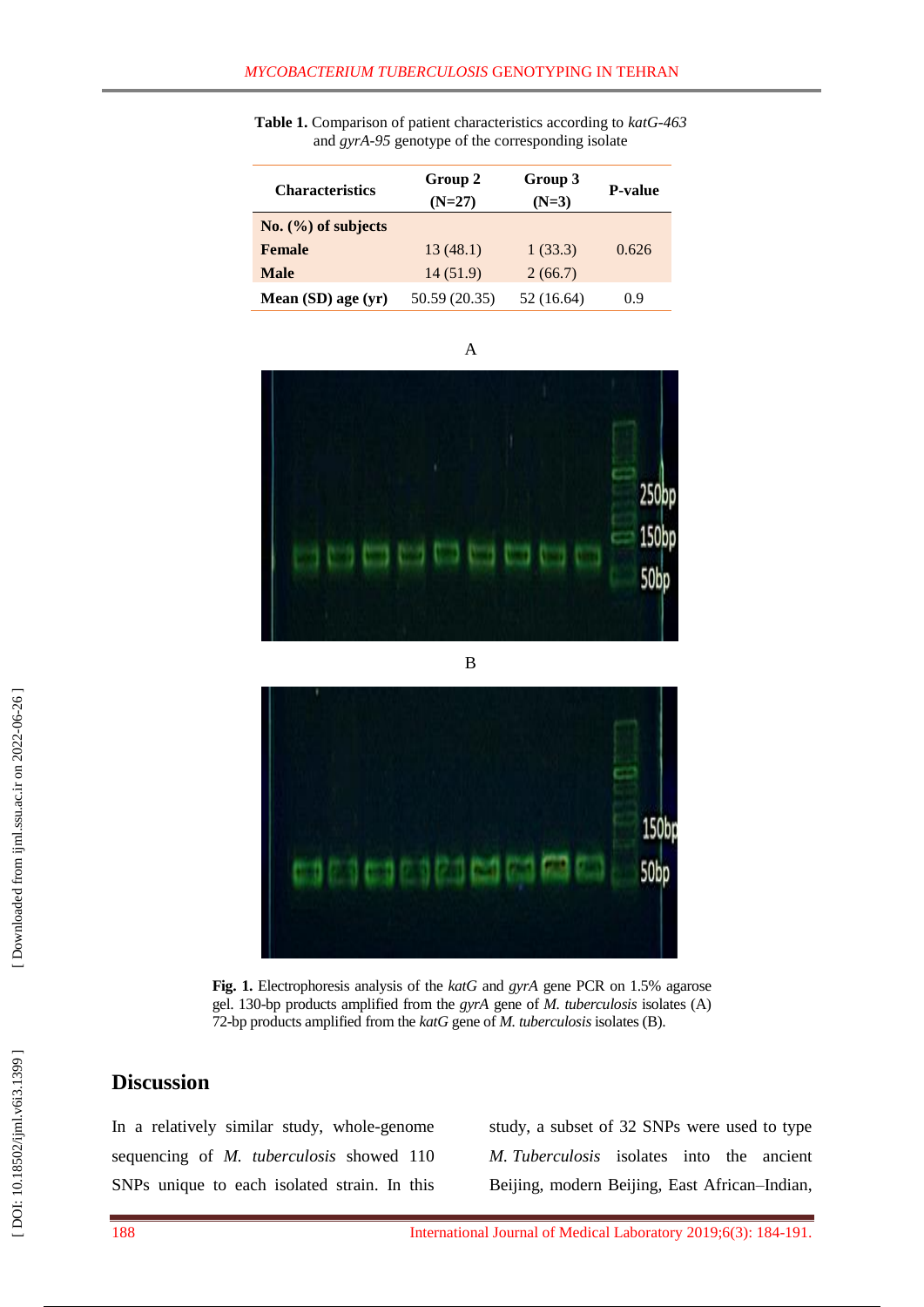and Latin American group. However, there was high genetic homozygosis within the Euro -American lineage, which included spoligotype -classified Haarlem and T strains. Whole -genome sequencing of 12 representative Euro -American isolates divided the multiple subtype -specific SNPs into two major branches within the Euro-American lineage [19].

SNPs have been reported as robust and stable markers to evaluate the genetic variation phylogenetically. Based on Francesc Coll study, 92k SNP was detected among a global collection of 1,601 genomes . Of the 7k strain specific SNPs, 62 markers are well studied which are proposed to distinguish known circulating strains. These SNP -based barcodes are the first reliable markers to cover all the main lineages and classify a higher number of sublineages than current alternatives [20].

Two complementary SNP -based genotyping methods have been well established to classify strains into six main human -associated lineages of MTC, the ''Beijing'' sublineage, and clade comprising *Mycobacterium bovis* and *Mycobacterium caprae*. Phylogenetically informative SNPs were acquired from 22 MTC whole -genome sequences. The first evaluation, referred to as MOL-PCR, is a ligationdependent PCR with signal detection by fluorescent microspheres and a Luminex flow cytometer, which simultaneously interrogates eight SNPs. The second assay is based on six individual TaqMan real -time PCR assays for singleplex SNP -typing. Stucki et al. compared MOL -PCR and TaqMan results in two panels of clinical MTC isolates. Both methods fully

agreed when assigning 36 strains into the main phylogenetic lineages.

Unlike sensitivity and specificity of MOL-PCR and TaqMan, the former seems idea l for classification of isolates with no previous information while the latter requires less time for confirmation. However, both methods are flexible and comparably inexpensive [13 ].

These new molecular -based technologies can provide tuberculosis evolution, identification of resistant pathogens and , more importantly , the possible correlation of patient origin and the tuberculosis epidemiology [21 ] .

Interestingly, Bouakaze et al. developed an innovative strategy based on two multiplex allele -specific mini -sequencing assays that allowed the detection of eight species -specific and eight lineage -specific SNPs [17 ]. Each test consisted of eightplex PCR amplification, followed by an eightplex mini-sequencing reaction with the SNaPshot multiplex kit (Applied Biosystems) and the analysis of the extension products by capillary electrophoresis. The whole strategy was developed with a panel of 56 MTC strains and 15 negative controls [17 ].

Except for one *M*. *africanum* strain*,* other isolates were classified to the species level, and all *M. tuberculosis* isolates were further genotyped successfully in the study mentioned above.

This two -step strategy based on SNaPshot mini -sequencing allows the simultaneous differentiation of c losely related members of the MTC, the distinction between principal genetic groups, and the characterization of *M. tuberculosis* isolates into one of the seven prominent SNP cluster groups and could be a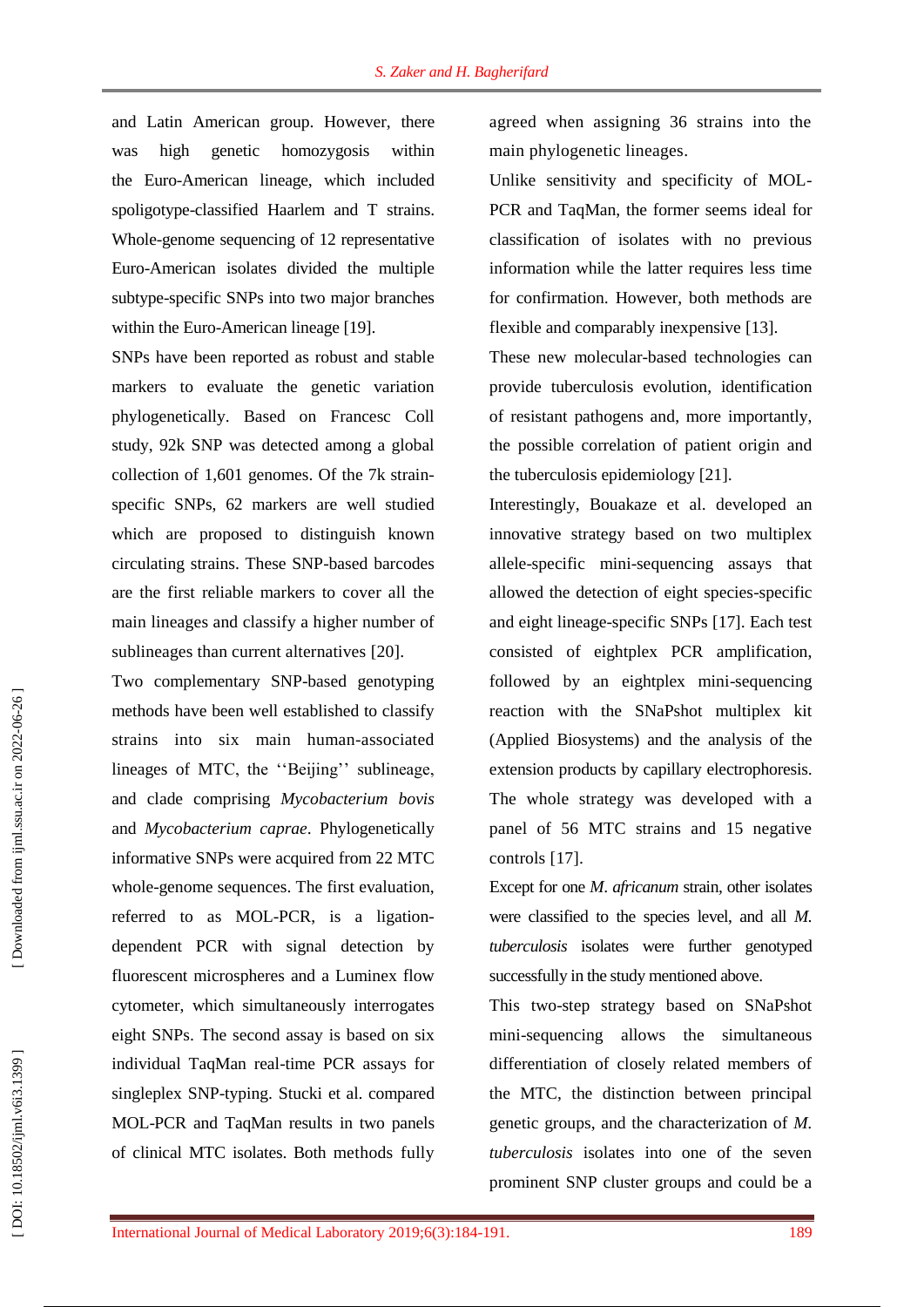useful tool for diagnostic and epidemiological purposes [17 ] .

# **Conclusion**

Our findings demonstrate a remarkable epidemiological pattern of tuberculosis in Tehran and confirm the limitation of MTC isolates to evolutionary modern principle genetic group (PGG)2/3 strains. However, the group 2 isolates showed a considerably higher frequency than isolates belonging to group 3, which is consistent with the other findings [22]. However, in contrast to other studies in Iran, we found no isolate in PGG1 [22, 23 ].

Moreover, no correlation was found between the age and gender of the patient s and the genetic grouping of *M. tuberculosis.*

This study gives an outline of the *M. tuberculosi s* strains circulating in Tehran and describes the distribution of the significant principal genetic groups. It contributes to a better understanding of the current trend of tuberculosis in the capital city of a high incidence middle -east country which can improve therapeutic approaches, treatment, and vaccination policy.

## **Conflict of Interest**

The authors declare that there are no conflicts of interest associated with this manuscript.

# **Acknowledgment s**

We appreciate our colleagues in Massoud clinical Lab of Microbiology department. Also we thank our colleague from the Microbiology department of Massoud Lab (Reza Azizyan) for providing clinical strains as well as his valuable recommendations.

# **References**

- [1]. Frieden TR, Sterling TR, Munsiff SS, Watt CJ, Dye C. Tuberculosis. Lancet 2003; 362(9387): 887 -99.
- [2]. Lari N, Rindi L, Sola C, Bonanni D, Rastogi N, Tortoli E, et al. Genetic diversity, determined on the basis of katG463 and gyrA95 polymorphisms, Spoligotyping, and IS6110 typing, of Mycobacterium tuberculosis complex isolates from Italy. J clin microbiol . 2005; 43(4): 1617 - 624.
- [3]. World Health Organization. Global health observatory data repository 2013. Available at : who int/gho/data/node main A. 2013; 364.
- [4]. Sreevatsan S, Pan X, Stockbauer KE, Connell ND, Kreiswirth BN, Whittam TS, et al. Restricted structural gene polymorphism in the Myco -bacterium tuberculosis complex indicates evolutionarily recent global dissemination. Proc Natl Acad Sci USA 1997; 94(18): 9869 - 874.
- [5]. Kim S, Misra A. SNP genotyping: technologies and biomedical applications. Annu Rev Biomed Eng . 2007; 9(1) : 289 -320.
- [6]. Royo JL, Galan JJ. Pyrosequencing for SNP genotyping. Methods in molecular biology 2009; 578: 123 -33.
- [7]. Li R, Li Y, Fang X, Yang H, Wang J, Kristiansen K, et al. SNP detection for massively parallel whole -genome resequencing. Genome Res. 2009; 19(6): 1124-132.
- [8] . Ravansalar H, Tadayon K, Ghazvini K. Molecular typing methods used in studies of Mycobacterium tuberculosis in Iran: a systematic review. Iran J Med Microbiol . 2016; 8(5): 338 -46 .
- [9]. McEvoy CR, van Pittius NCG, Victor TC, van Helden PD, Warren RM. The role of IS6110 in the evolution of Mycobacterium tuberculosis. Tuberculosis 2007; 87(5): 393 -404.
- [10]. Roychowdhury T, Mandal S, Bhattacharya A. Analysis of IS6110 insertion sites provide a glimpse into genome evolution of Mycobacterium tuberculosis. Sci Rep . 2015; 5(1) : 12567.
- [11]. Poulet S, Cole ST. Repeated DNA sequences in mycobacteria. Arch Microbiol . 1995; 163(2): 79 -86.
- [12]. Poulet S, Cole ST. Characterization of the highly abundant polymorphic GC -rich -repetitive sequence (PGRS) present in Mycobacterium